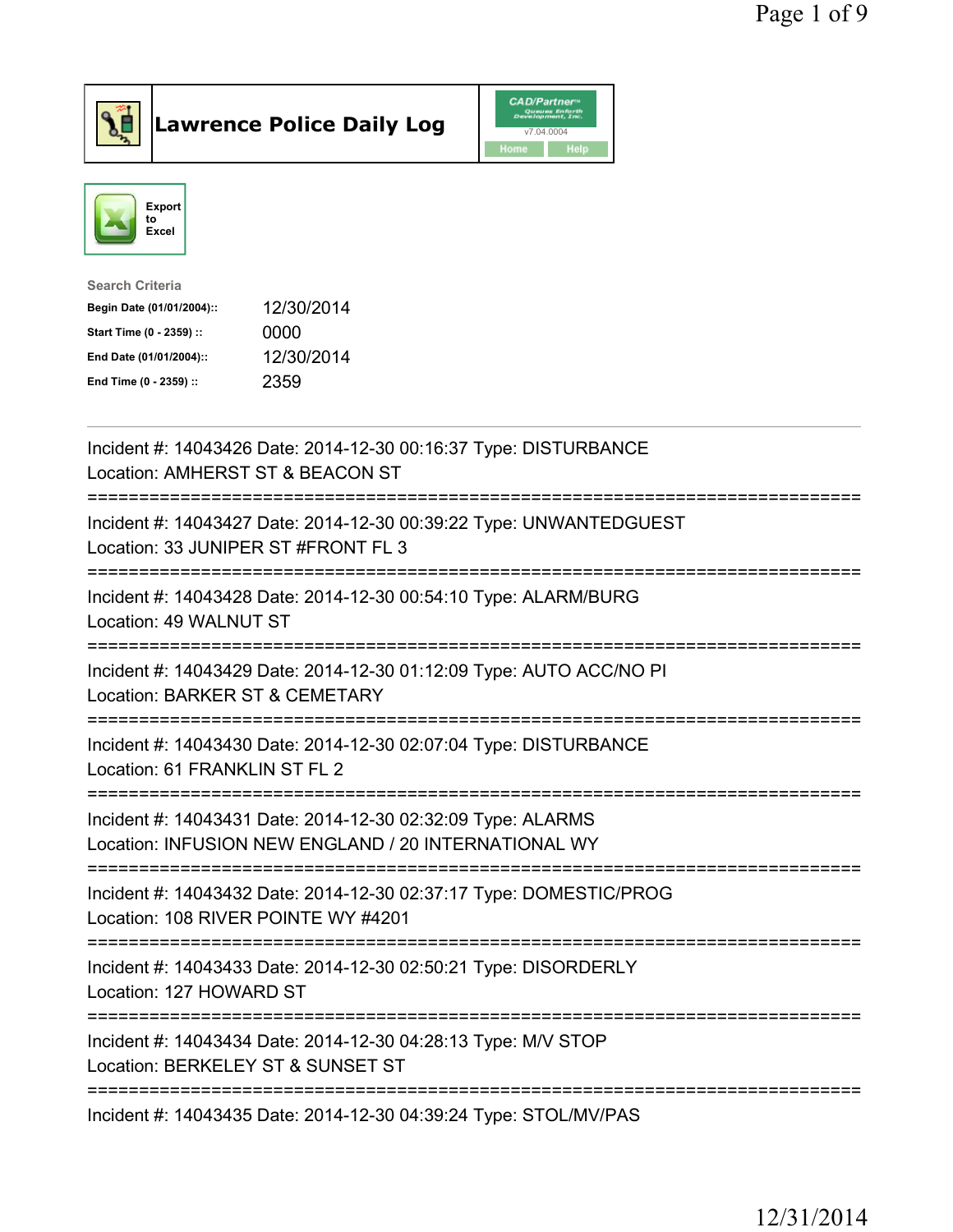| Location: 78 RAILROAD ST<br>===================================                                                                       |
|---------------------------------------------------------------------------------------------------------------------------------------|
| Incident #: 14043436 Date: 2014-12-30 04:50:01 Type: DISTURBANCE<br>Location: 140 EXCHANGE ST FL 2<br>=============================== |
| Incident #: 14043437 Date: 2014-12-30 05:09:12 Type: ALARMS<br>Location: WEATHERBEE SCHOOL / 75 NEWTON ST                             |
| Incident #: 14043438 Date: 2014-12-30 05:19:11 Type: M/V STOP<br>Location: LAWRENCE ST & LEXINGTON ST                                 |
| Incident #: 14043439 Date: 2014-12-30 06:13:35 Type: HIT & RUN M/V<br>Location: 207 ABBOTT ST                                         |
| Incident #: 14043440 Date: 2014-12-30 06:33:19 Type: STOL/MV/PAS<br>Location: 2 GROVE ST                                              |
| Incident #: 14043441 Date: 2014-12-30 07:03:51 Type: PROSTITUTION<br>Location: BROADWAY & GREEN ST<br>============================    |
| Incident #: 14043442 Date: 2014-12-30 07:24:28 Type: ALARMS<br>Location: C1 BUFFET / 73 WINTHROP AV                                   |
| Incident #: 14043443 Date: 2014-12-30 07:39:09 Type: B&E/PAST<br>Location: 19 CUSTER ST                                               |
| Incident #: 14043444 Date: 2014-12-30 07:51:51 Type: ALARMS<br>Location: GOOD SHEPARD / 412 HAMPSHIRE ST                              |
| Incident #: 14043445 Date: 2014-12-30 08:04:20 Type: B&E/MV/PAST<br>Location: 17 STORROW ST                                           |
| -------------------<br>Incident #: 14043446 Date: 2014-12-30 09:22:54 Type: RECOV/STOL/MV<br>Location: PLEASANT ST & WOODLAND ST      |
| Incident #: 14043447 Date: 2014-12-30 09:37:19 Type: THREATS<br>Location: 380 ELM ST #19                                              |
| Incident #: 14043448 Date: 2014-12-30 09:45:11 Type: SUS PERS/MV<br>Location: HAVERHILL ST & PERRY AV                                 |
| Incident #: 14043449 Date: 2014-12-30 09:47:00 Type: SERVE 209A<br>Location: 27 YALE ST                                               |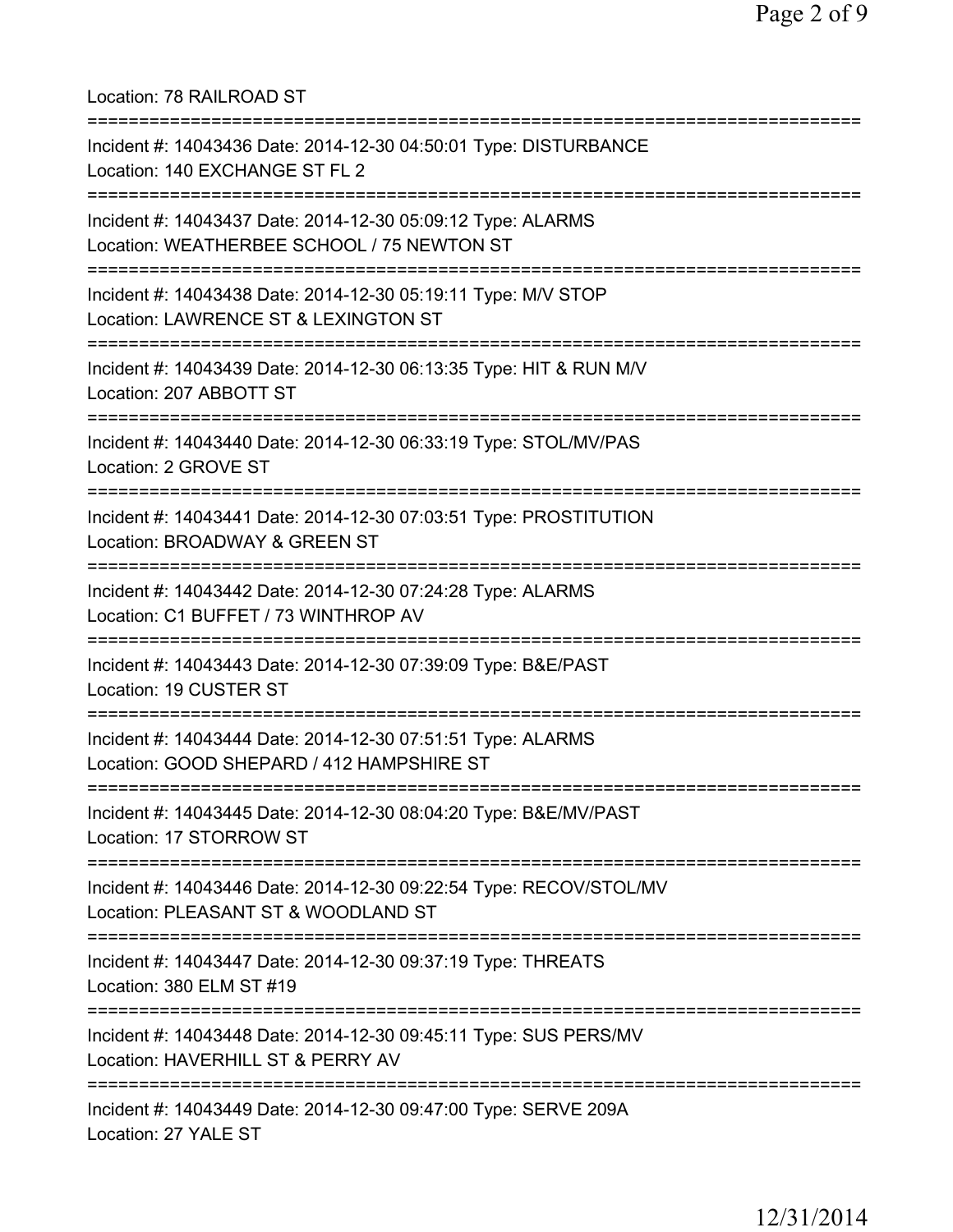| Incident #: 14043450 Date: 2014-12-30 09:47:14 Type: DISTURBANCE<br>Location: HESS / 500 S UNION ST<br>======================= |
|--------------------------------------------------------------------------------------------------------------------------------|
| Incident #: 14043451 Date: 2014-12-30 09:48:44 Type: TOW OF M/V<br>Location: ELM ST & NEWBURY ST                               |
| Incident #: 14043453 Date: 2014-12-30 09:48:52 Type: A&B D/W PAST<br>Location: 69 KINGSTON ST                                  |
| Incident #: 14043452 Date: 2014-12-30 09:51:01 Type: 209A/SERVE<br>Location: 158 WATER ST                                      |
| =============<br>Incident #: 14043454 Date: 2014-12-30 09:58:17 Type: M/V STOP<br>Location: ESSEX ST & JACKSON ST              |
| Incident #: 14043455 Date: 2014-12-30 10:08:42 Type: E911 HANGUP<br>Location: 98 CAMBRIDGE ST                                  |
| Incident #: 14043456 Date: 2014-12-30 10:14:41 Type: PARK & WALK<br><b>Location: HAVERHILL ST</b>                              |
| Incident #: 14043457 Date: 2014-12-30 10:18:08 Type: SERVE 209A<br>Location: 15 UNION ST                                       |
| Incident #: 14043458 Date: 2014-12-30 10:20:01 Type: SERVE 209A<br>Location: 209 ABBOTT ST                                     |
| Incident #: 14043459 Date: 2014-12-30 10:30:25 Type: TOW OF M/V<br>Location: BROADWAY & WATER ST                               |
| Incident #: 14043460 Date: 2014-12-30 10:32:15 Type: SERVE 209A<br>Location: 42 SPRINGFIELD ST                                 |
| Incident #: 14043461 Date: 2014-12-30 10:46:16 Type: KEEP PEACE<br>Location: 11 FOREST ST                                      |
| Incident #: 14043462 Date: 2014-12-30 10:49:50 Type: TEST QED<br>Location: 90 LOWELL ST                                        |
| Incident #: 14043464 Date: 2014-12-30 10:50:58 Type: RECOV/STOL/MV<br>Location: 102 SARATOGA ST                                |
|                                                                                                                                |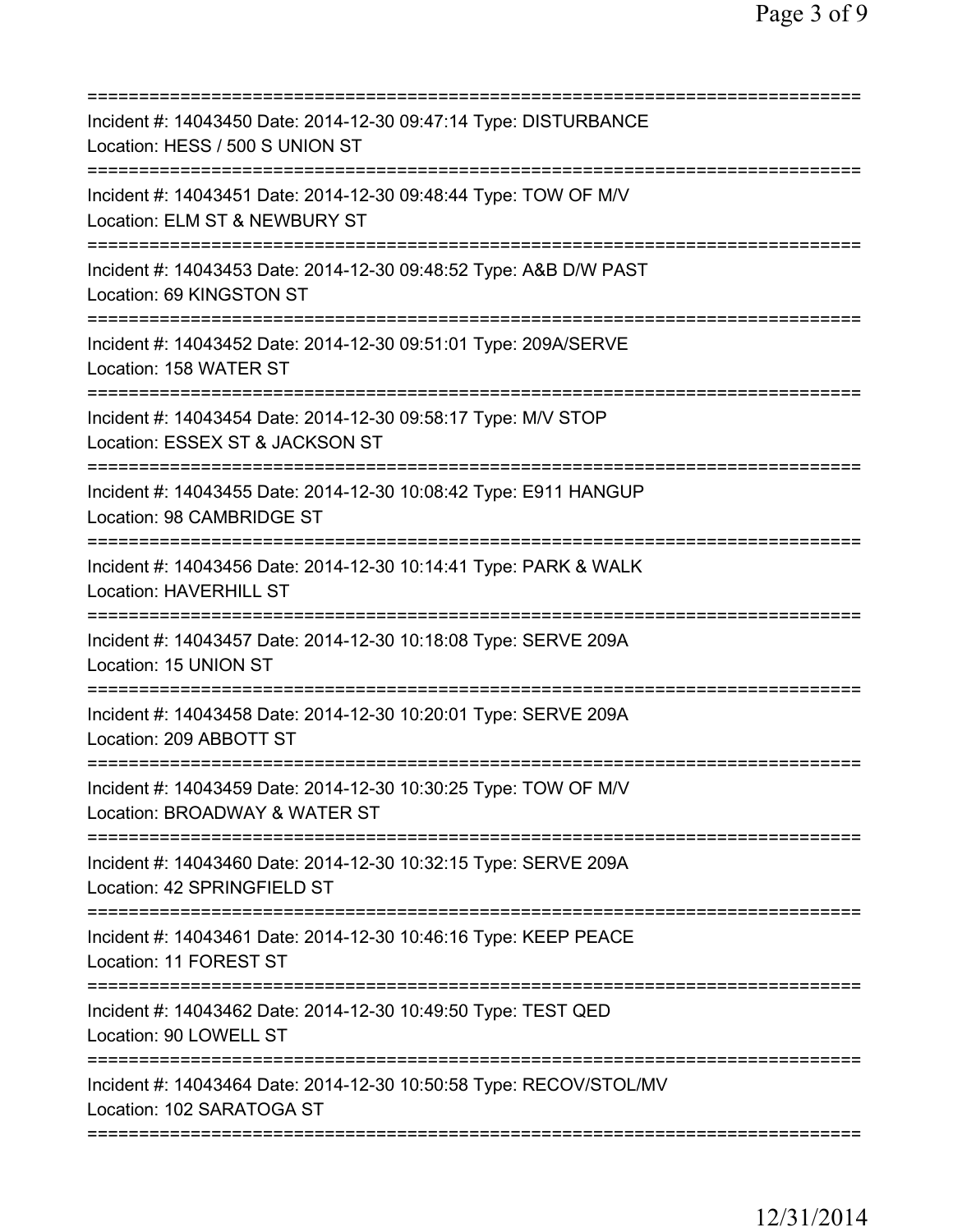| Incident #: 14043463 Date: 2014-12-30 10:51:02 Type: TEST QED<br>Location: 90 LOWELL ST                                                      |
|----------------------------------------------------------------------------------------------------------------------------------------------|
| Incident #: 14043465 Date: 2014-12-30 10:51:54 Type: TEST QED<br>Location: 90 LOWELL ST                                                      |
| Incident #: 14043466 Date: 2014-12-30 10:52:44 Type: TEST QED<br>Location: 90 LOWELL ST                                                      |
| Incident #: 14043467 Date: 2014-12-30 10:53:40 Type: TEST QED<br>Location: 90 LOWELL ST                                                      |
| Incident #: 14043468 Date: 2014-12-30 10:54:35 Type: TEST QED<br>Location: 90 LOWELL ST                                                      |
| Incident #: 14043469 Date: 2014-12-30 11:04:02 Type: M/V STOP<br>Location: 406 BROADWAY                                                      |
| Incident #: 14043470 Date: 2014-12-30 11:09:33 Type: CK WELL BEING<br>Location: 24 WYMAN ST                                                  |
| Incident #: 14043471 Date: 2014-12-30 11:21:48 Type: BUILDING CHK<br>Location: 80 ABBOTT ST                                                  |
| ;====================================<br>Incident #: 14043472 Date: 2014-12-30 11:41:00 Type: TOW OF M/V<br>Location: APPLETON ST & ESSEX ST |
| =================<br>Incident #: 14043473 Date: 2014-12-30 11:57:31 Type: TOW OF M/V<br>Location: JACKSON ST & SUMMER ST                     |
| Incident #: 14043474 Date: 2014-12-30 11:58:16 Type: M/V STOP<br>Location: BROADWAY & COMMON ST                                              |
| Incident #: 14043475 Date: 2014-12-30 12:04:40 Type: M/V STOP<br>Location: 144 COMMON ST                                                     |
| Incident #: 14043476 Date: 2014-12-30 12:34:45 Type: INVESTIGATION<br>Location: 90 LOWELL ST                                                 |
| Incident #: 14043477 Date: 2014-12-30 12:38:19 Type: SUS PERS/MV<br>Location: 305 LOWELL ST                                                  |
| Incident #: 14043478 Date: 2014-12-30 12:51:12 Type: MEDIC SUPPORT                                                                           |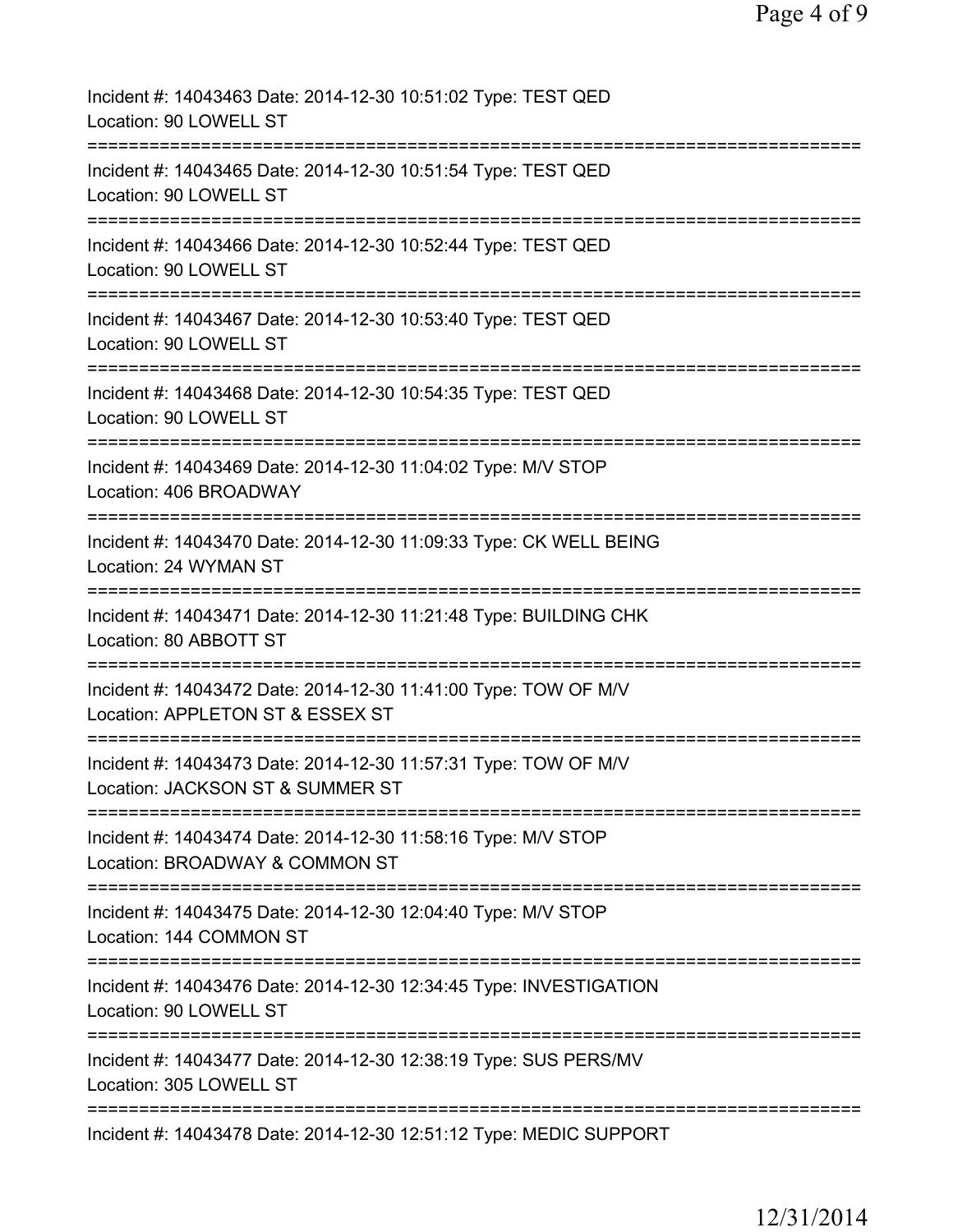| Location: 204 S UNION ST #3R<br>=======================                                                                                    |
|--------------------------------------------------------------------------------------------------------------------------------------------|
| Incident #: 14043479 Date: 2014-12-30 12:59:26 Type: KEEP PEACE<br>Location: 2 INMAN ST #4<br>========================                     |
| Incident #: 14043480 Date: 2014-12-30 13:00:21 Type: CK WELL BEING<br>Location: 18 FRANKLIN ST #107<br>=================================   |
| Incident #: 14043481 Date: 2014-12-30 13:04:13 Type: SUS PERS/MV<br>Location: 19 PACKARD ST                                                |
| ===================================<br>Incident #: 14043482 Date: 2014-12-30 13:08:45 Type: HARASSMENT<br>Location: 439 SOUTH UNION ST     |
| ;===================================<br>Incident #: 14043483 Date: 2014-12-30 13:17:12 Type: B&E/PAST<br>Location: 311 HOWARD ST           |
| Incident #: 14043484 Date: 2014-12-30 13:35:09 Type: WIRE DOWN<br>Location: 6 ROCKWOOD LN                                                  |
| Incident #: 14043485 Date: 2014-12-30 13:42:10 Type: MEDIC SUPPORT<br>Location: 120 HOWARD ST #12                                          |
| Incident #: 14043486 Date: 2014-12-30 13:50:02 Type: LARCENY/PAST<br>Location: 391 PROSPECT ST FL 2                                        |
| Incident #: 14043487 Date: 2014-12-30 14:08:22 Type: PARK & WALK<br><b>Location: S UNION ST</b>                                            |
| ==============================<br>Incident #: 14043488 Date: 2014-12-30 14:16:48 Type: AUTO ACC/NO PI<br>Location: GRAFTON ST & S UNION ST |
| Incident #: 14043489 Date: 2014-12-30 14:26:19 Type: MEDIC SUPPORT<br>Location: 6 GORHAM ST                                                |
| Incident #: 14043490 Date: 2014-12-30 14:47:38 Type: SUS PERS/MV<br>Location: HEMLOCK ST & LAWRENCE ST                                     |
| Incident #: 14043491 Date: 2014-12-30 15:01:22 Type: MEDIC SUPPORT<br>Location: 120 HOWARD ST                                              |
| ===========<br>Incident #: 14043492 Date: 2014-12-30 15:04:26 Type: ALARM/BURG<br>Location: 369 WATER ST                                   |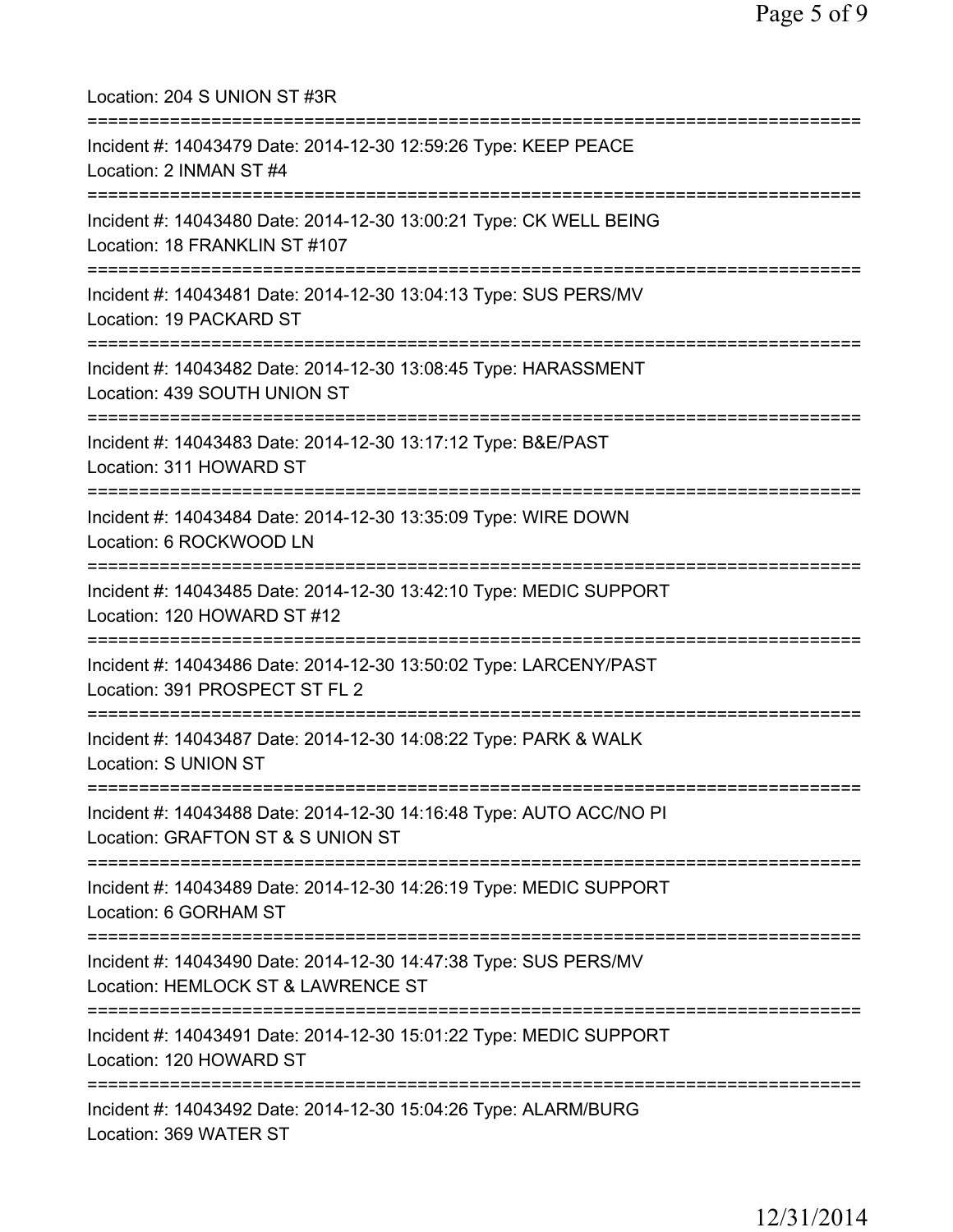| Incident #: 14043493 Date: 2014-12-30 15:08:09 Type: E911 HANGUP<br>Location: 19 PEARL ST FL 2ND<br>===============<br>===================== |
|----------------------------------------------------------------------------------------------------------------------------------------------|
| Incident #: 14043494 Date: 2014-12-30 15:30:18 Type: ALARM/BURG<br>Location: 204 WALNUT ST                                                   |
| Incident #: 14043495 Date: 2014-12-30 15:33:03 Type: M/V STOP<br>Location: ESSEX ST & JACKSON ST                                             |
| Incident #: 14043496 Date: 2014-12-30 16:03:12 Type: ALARM/BURG<br>Location: 12 WAYNE ST                                                     |
| Incident #: 14043497 Date: 2014-12-30 16:21:41 Type: AUTO ACC/UNK PI<br>Location: BROADWAY & FLORENCE ST                                     |
| =========================<br>Incident #: 14043498 Date: 2014-12-30 16:23:23 Type: DISORDERLY<br>Location: 50 RAILROAD ST                     |
| Incident #: 14043499 Date: 2014-12-30 17:23:58 Type: INVESTIGATION<br>Location: 7 BLAKELIN ST #ST                                            |
| Incident #: 14043500 Date: 2014-12-30 17:42:39 Type: SUICIDE ATTEMPT<br>Location: 270 CANAL ST #517                                          |
| Incident #: 14043501 Date: 2014-12-30 17:49:02 Type: MEDIC SUPPORT<br>Location: 114 BAILEY ST FL 2                                           |
| Incident #: 14043502 Date: 2014-12-30 18:01:59 Type: ALARM/BURG<br>Location: SO LAW EAST / 165 CRAWFORD ST                                   |
| Incident #: 14043504 Date: 2014-12-30 18:09:37 Type: ALARM/BURG<br>Location: NE INFUSION / 20 INTERNATIONAL WY                               |
| Incident #: 14043503 Date: 2014-12-30 18:09:43 Type: DISTURBANCE<br>Location: 186 S BROADWAY                                                 |
| Incident #: 14043505 Date: 2014-12-30 18:24:15 Type: WARRANT SERVE<br>Location: 65 PARK ST #9                                                |
| Incident #: 14043506 Date: 2014-12-30 18:28:53 Type: SUS PERS/MV<br>Location: 77 SUNRAY ST                                                   |
|                                                                                                                                              |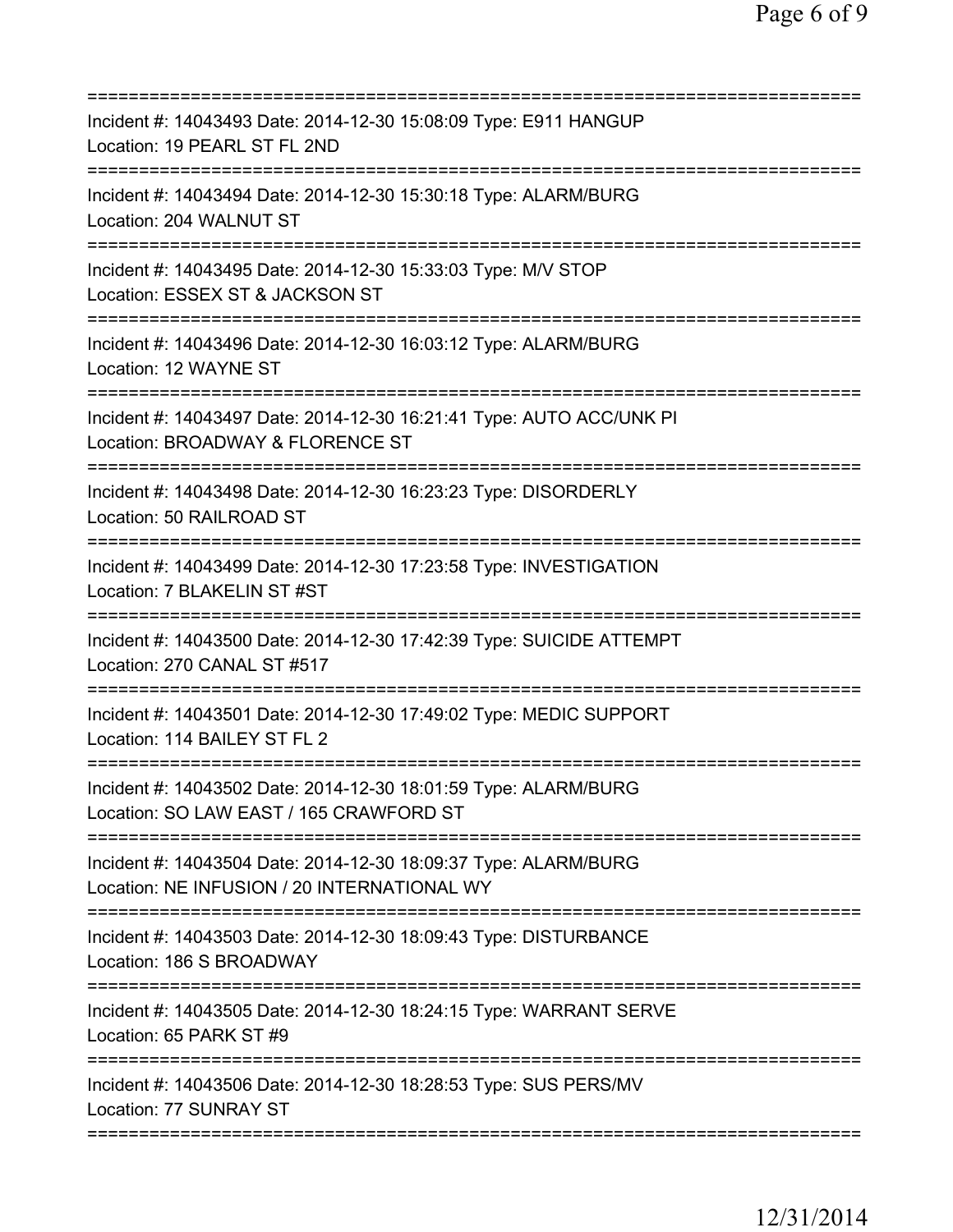| Incident #: 14043507 Date: 2014-12-30 18:37:34 Type: AMBULANCE ASSSI<br>Location: 32 LAWRENCE ST #9A                                         |
|----------------------------------------------------------------------------------------------------------------------------------------------|
| Incident #: 14043508 Date: 2014-12-30 18:44:00 Type: ALARM/BURG<br>Location: 1ST BAPTIST CHURCH / 150 GARDEN ST                              |
| Incident #: 14043509 Date: 2014-12-30 18:53:41 Type: ROBBERY ARMED<br>Location: 390 S UNION ST                                               |
| Incident #: 14043510 Date: 2014-12-30 19:01:09 Type: UNWANTEDGUEST<br>Location: 233 JACKSON ST #3 FL 1                                       |
| Incident #: 14043511 Date: 2014-12-30 19:09:06 Type: STOL/MV/PAS<br>Location: 380 SOUTH UNION ST                                             |
| Incident #: 14043512 Date: 2014-12-30 19:10:12 Type: TRESPASSING<br>Location: 61 ARLINGTON ST<br>=================================           |
| Incident #: 14043513 Date: 2014-12-30 19:48:47 Type: B&E/MV/PAST<br>Location: VALLEY FORUM / 654 S UNION ST<br>:============================ |
| Incident #: 14043514 Date: 2014-12-30 19:51:49 Type: ALARM/BURG<br>Location: TAVARAS RESIDENCE / 468 LOWELL ST                               |
| Incident #: 14043515 Date: 2014-12-30 19:59:48 Type: MV/BLOCKING<br>Location: 56 LEXINGTON ST                                                |
| Incident #: 14043516 Date: 2014-12-30 20:04:25 Type: NOTIFICATION<br>Location: 79 HAVERHILL ST FL 3                                          |
| Incident #: 14043517 Date: 2014-12-30 20:47:29 Type: M/V STOP<br>Location: BLANCHARD ST & SALEM ST                                           |
| Incident #: 14043518 Date: 2014-12-30 20:47:42 Type: M/V STOP<br>Location: FRANKLIN ST & LOWELL ST<br>=========================              |
| Incident #: 14043519 Date: 2014-12-30 20:48:26 Type: M/V STOP<br>Location: 53 ESSEX ST                                                       |
| Incident #: 14043520 Date: 2014-12-30 20:54:28 Type: M/V STOP<br>Location: E PLEASANT ST & SAXONIA AV                                        |
| Incident #: 14043521 Date: 2014-12-30 20:57:08 Type: SPECIAL CHECK                                                                           |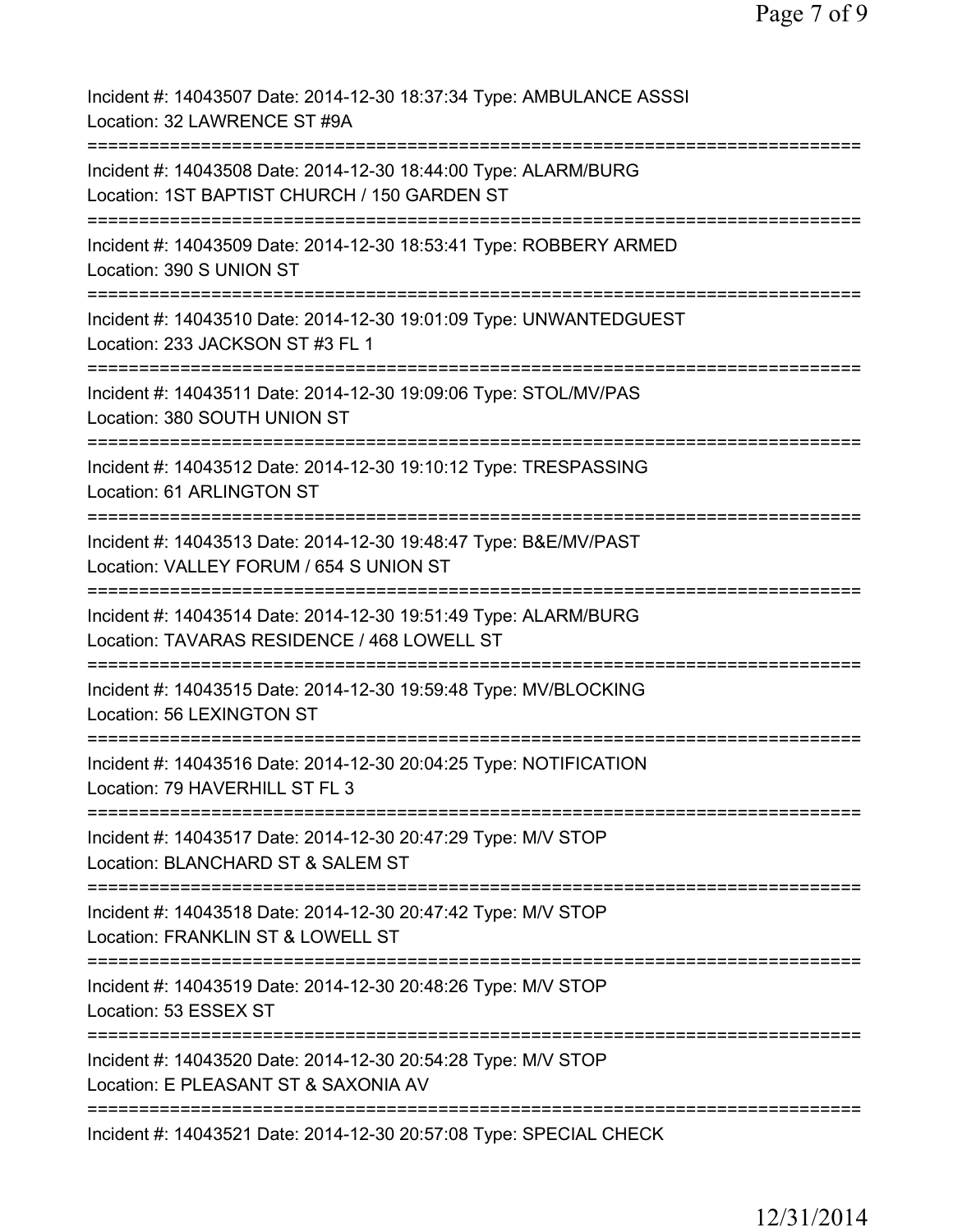Location: MCDONALDS / 50 BROADWAY =========================================================================== Incident #: 14043522 Date: 2014-12-30 21:19:05 Type: M/V STOP Location: FRANKLIN ST & HAVERHILL ST =========================================================================== Incident #: 14043523 Date: 2014-12-30 21:30:45 Type: LARCENY/PAST Location: 429 BROADWAY =========================================================================== Incident #: 14043524 Date: 2014-12-30 21:33:21 Type: AUTO ACC/NO PI Location: HAFFNERS GAS STATION / 194 S BROADWAY =========================================================================== Incident #: 14043525 Date: 2014-12-30 21:35:41 Type: ALARM/BURG Location: DON KENNET PAINT / 395 BROADWAY =========================================================================== Incident #: 14043526 Date: 2014-12-30 22:19:07 Type: M/V STOP Location: MARKET ST & S UNION ST =========================================================================== Incident #: 14043527 Date: 2014-12-30 22:56:02 Type: MEDIC SUPPORT Location: BARBER SHOP / 218 BROADWAY =========================================================================== Incident #: 14043528 Date: 2014-12-30 23:23:01 Type: DISTURBANCE Location: 294 S UNION ST =========================================================================== Incident #: 14043529 Date: 2014-12-30 23:27:05 Type: SUS PERS/MV Location: 17 GARFIELD ST =========================================================================== Incident #: 14043530 Date: 2014-12-30 23:31:17 Type: ALARM/BURG Location: LOVE RESIDENCE / 12 CRESTSHIRE DR =========================================================================== Incident #: 14043531 Date: 2014-12-30 23:33:45 Type: LOST PROPERTY Location: 90 LOWELL ST =========================================================================== Incident #: 14043532 Date: 2014-12-30 23:43:41 Type: KEEP PEACE Location: 95 FOSTER ST =========================================================================== Incident #: 14043533 Date: 2014-12-30 23:50:11 Type: ALARM/BURG Location: WEATHERBEE SCHOOL / 75 NEWTON ST =========================================================================== 324 record(s)

{ call presslog("2014-12-30","0000","2014-12-30","2359") } Total records found: 324 These results were produced by the following query: